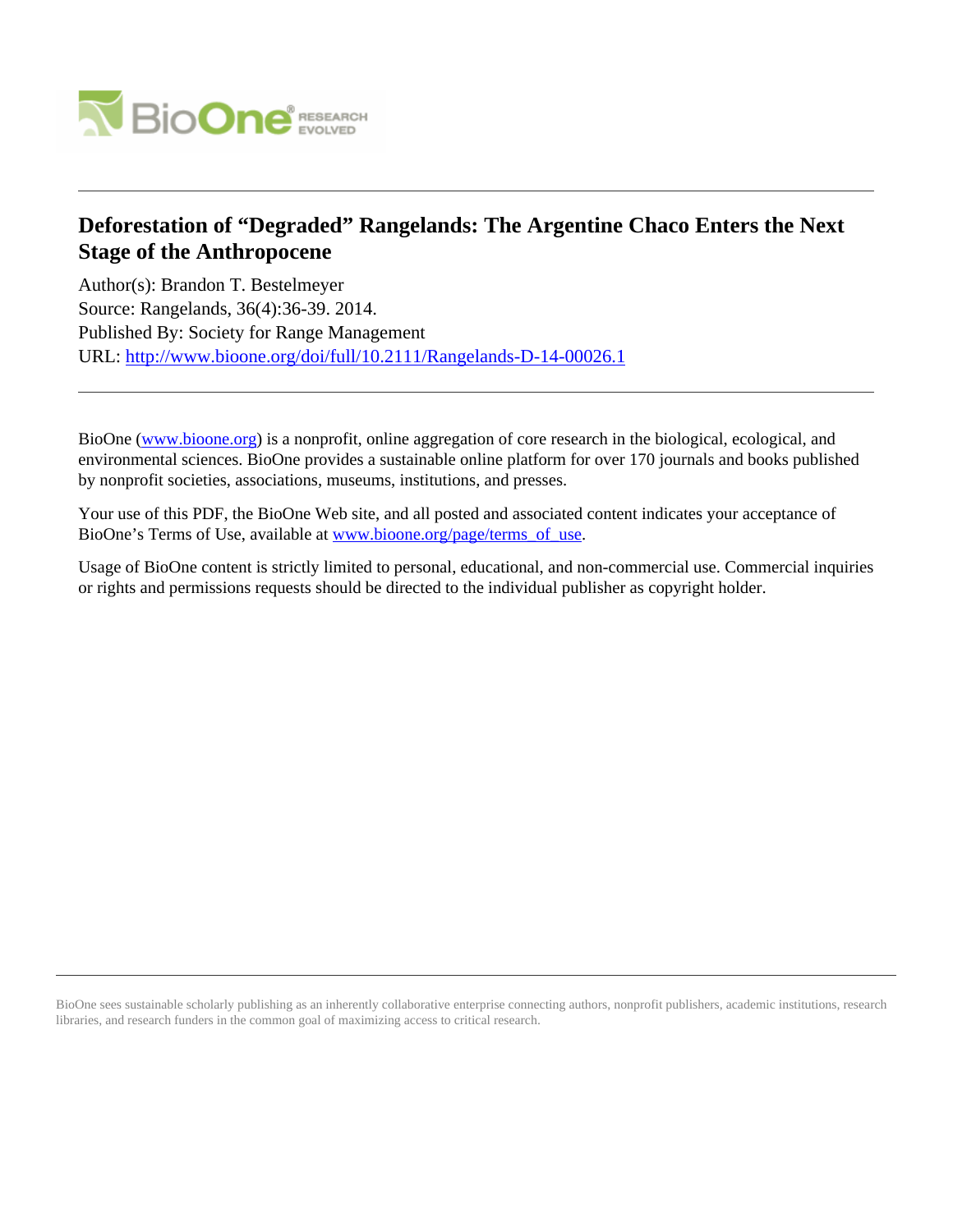

### **View Point**

# **Deforestation of "Degraded" Rangelands: The Argentine Chaco Enters the Next Stage of the Anthropocene**

**By Brandon T. Bestelmeyer**

**Twenty years ago I completed my master's work in** the Chaco forests of northern Argentina. The native forests are, in fact, rangelands. In addition to livestock grazing, there is timber extraction, wildlife harvest (think the Chaco forests of northern Argentina. The native forests are, in fact, rangelands. In addition to livestock grazing, there is timber extraction, wildproduction. I took part in a project comparing biodiversity among production systems. A new system promised to reverse biodiversity loss and soil degradation. But it's a moot point now, since much of that forest has been cleared for cropland—the highest rate of tropical forest loss in the world.<sup>1</sup>

The Gran Chaco is a vast sedimentary plain of over 500,000 square miles in the center of South America. It is the largest continuous dry forest area on the continent. The historical vegetation of the Chaco was a parkland of grassy areas maintained by fires, interspersed with patches of hardwood trees.2 After European settlement, uncontrolled grazing and loss of indigenous fire use led to a thickening of woody plants. The western Chaco is so thick that it is referred to as *el impenetrable*. In areas of heaviest use near to water wells of the *puestos*, or ranch dwellings, even the woody plants can't keep up with goat grazing and fuel-wood harvest, resulting in open woodland with compacted bare soil between the trees (Fig. 1). These changes are believed to have diminished biodiversity and increased poverty among indigenous peoples and "Chaco campesinos," a group with mixed European and indigenous ancestry.<sup>3</sup>

The project I worked on tested the effects of a new type of production system on biodiversity.3 This system used pasture fencing combined with grazing rest and managed stocking rates in an effort to produce beef and timber products sustainably. The Salta management system (named after the province in Argentina where we worked) was compared to the traditional puesto management system in which goat and cattle grazing is centered on a water point. Puesto grazing produces

a "piosphere" pattern of increasing vegetation cover with distance from the water source. I studied ant communities<sup>4</sup> (a common animal bioindicator), and others worked on reptiles.<sup>5</sup> A later study examined birds across multiple puestos.<sup>6</sup>

The results of these studies have been remarkably consistent across animal groups, and surprising. Areas near puestos—the so-called degraded areas—harbor substantial biodiversity. The habitats produced by heavy grazing within a few hundred meters of the puesto favored species adapted to open areas. These are not necessarily weedy species. Some may have been associated with the former open grassland patches (suggesting that it is not the grass that matters to some animal species, but the lack of trees). In addition, well-based water sources may be important for birds. Areas farther from puestos, however, harbored rare species associated with more complex vegetation and higher cover (Fig. 1). The combination of open and structurally complex vegetation, including that produced by the Salta management system, supported exceptional biodiversity at the landscape level.

Those landscapes are now disappearing. An amazing new product, the Global Forest Change dataset, was released last year.1 The dataset documents change in forest cover globally from 2000 to 2012. It can be viewed online and the data can be downloaded for analysis. Within 50 km of my study site in Salta province, 27% of the forested area in 2000 was converted to cropland or introduced pasture by 2012 (Fig. 2). You can see the pattern of deforestation at an even broader extent by viewing an online map.<sup>i</sup> According to the University of Maryland group, this is the fastest rate of tropical deforestation occurring anywhere in the world. And the puestos are disappearing with the forest.7

i http://goo.gl/65wtwm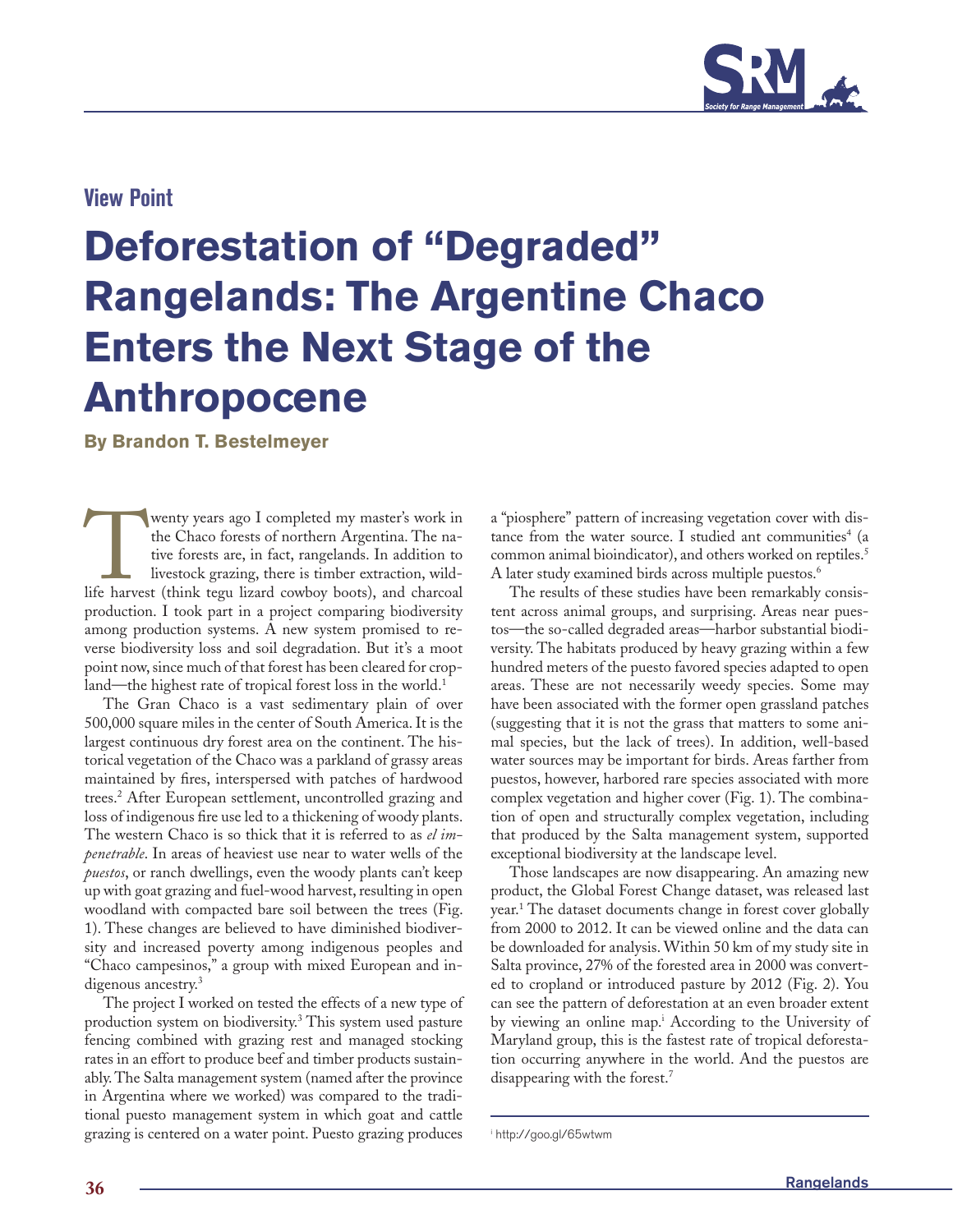

**Figure 1. A,** A puesto dwelling near the water source. **B,** Open woodland with little ground cover farther from the puesto. **C,** Complex vegetation within the Los Colorados Experimental Station resulting from ca. 18 years of the Salta management system. All photos are the author's and taken ca. 1991–1993.

I haven't been back to Salta, so I have no first-hand knowledge of the effects of development on the remaining forest and on the wonderful people I came to know (Fig. 3). It has been proposed that deforestation may benefit biodiversity



Figure 2. Forest cover change in the study area from the Global Forest Change dataset. The calculation was centered on the Los Colorados Experimental Station headquarters at lat 24°40′ 48″S; long 63°18' 09" W with a diameter of 50 km (blue circle). Green=no change in cover, red=forest cover loss between 2000 and 2012. Note that some conversion to cropland or planted pasture had occurred prior to 2000.

because puesto abandonment leads to vegetation recovery in the remaining forests.7 It is possible that poverty is being alleviated as campesinos move to cities, and regionally due to the exports of agricultural goods abroad—mostly soybeans to China for animal feed.<sup>8</sup> It is also reported that the campesinos are being pushed off their land, and even murdered, to make way for corporate soybean farms.<sup>9-11</sup> And with the campesinos, the biodiversity to which they contributed—and were a part—is at risk of being lost.

The Salta vs. puesto management system debate, along with my master's thesis, is now an anachronism. The place I studied was at the cusp of a new stage in the Earth's transformation; we could call it the "the middle Anthropocene," in which corporate agriculture replaces small-scale ranching. I hoped to produce science that promoted sustainability within the puesto landscape, but the puestos-as-degradation narrative that motivated my research simply greased the skids of land conversion.12 I wonder if I would have framed my thesis differently if I had any inkling of what was coming. Would I have celebrated the diversity of the puesto landscape to a greater degree? As a scientist, I have learned to be as skeptical of the narratives behind the hypotheses as I am of the hypotheses themselves.

It is possible that the 2008 Native Forest Law<sup>ii</sup> in Salta will yield an adequate balance between pastoral, conservation, and cropland land uses, but the pressure to convert what

iiLey 7.543. Ordenamiento Territorial de Bosques Nativos de la Provincia de Salta. Expte. 90-18.078/08.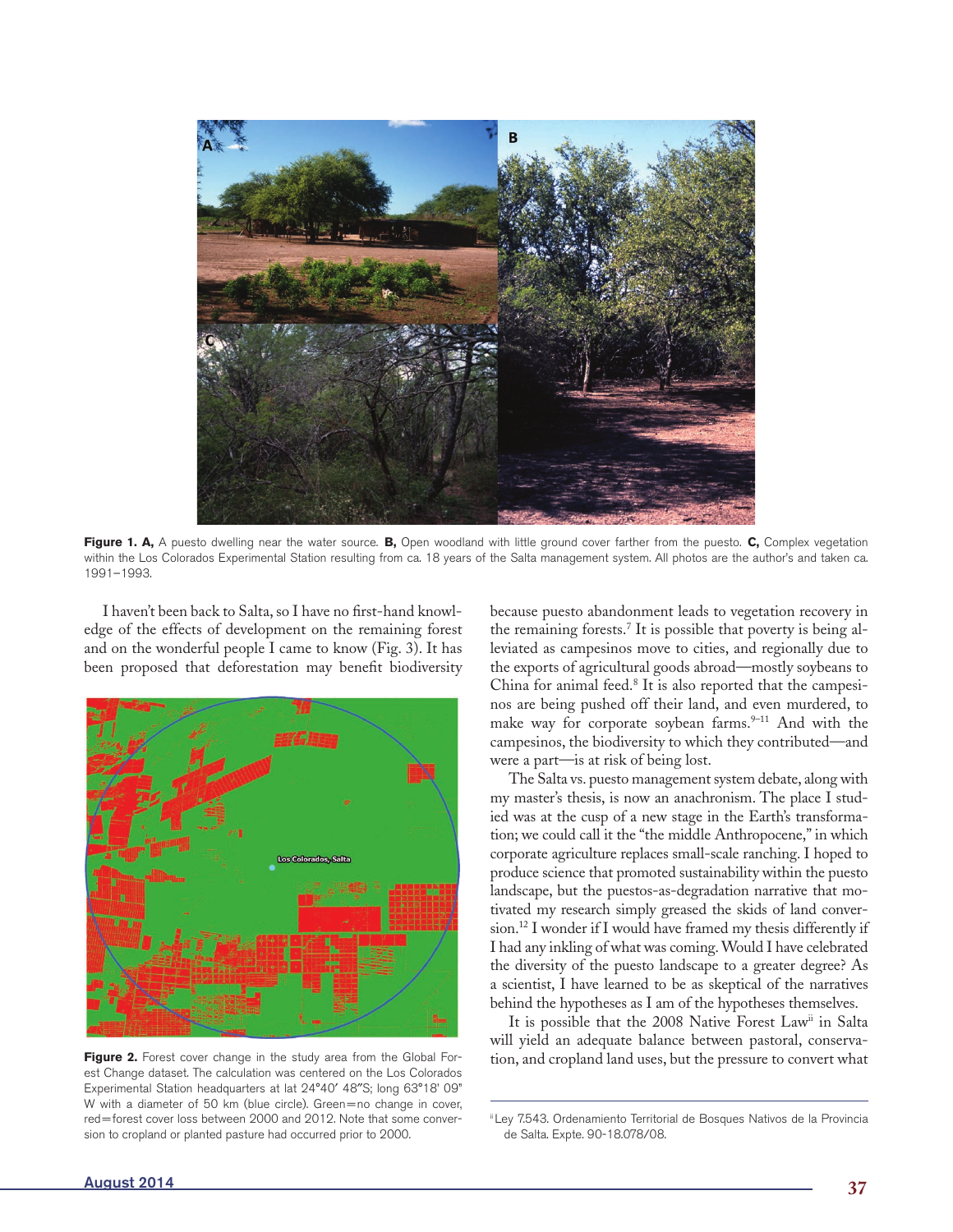

**Figure 3. A,** Preparing a meal at the puesto Campo Grande. **B,** The author (middle, white hat) with members of the Velaizán family (left) and colleagues Sergio Miglietta and Viviana Romero, who introduced him to this landscape (right). **C,** The coralline frog (*Leptodactylus laticeps*). **D,** Blue-fronted Amazon parrot (*Amazona aestiva*). **E,** The author on top of an ant mound of the Chaco leafcutter ant (*Atta vollenweideri*). **F,** Three-banded armadillos (*Tolypeutes matacus*), hunted locally in the winter so not to interfere with reproduction, ready for roasting on wood coals. All photos are the author's and taken ca. 1991–1993.

forest remains will only increase as we seek to feed the nine billion of us. The deforestation rate in recent years indicates that this balance will be hard to achieve.<sup>13</sup> I've thought about going back to Salta see what is happening, but there is no going back to the Chaco I once knew.

### **Acknowledgments**

Thanks to Enrique Bucher and John A. Wiens for getting me started.

### **References**

- 1. Hansen, M. C., P. V. Potapov, R. Moore, M. Hancher, S. A. Turubanova, A. Tyukavina, D. Thau, S. V. Stehman, S. J. Goetz, T. R. Loveland, A. Kommareddy, A. Egorov, L. Chini, C. O. Justice, and J. R. G. Townshend. 2013. Highresolution global maps of 21st-century forest cover change. *Science* 342:850–853.
- 2. Bucher, E. H. 1982. Chaco and Caatinga—South American arid savannas, woodlands and thickets. *In* B. Huntley and B.

Walker [eds.]. Ecology of tropical savannas. Berlin and Heidelberg, Germany: Springer. p. 48–79.

- 3. Bucher, E. H., and P. C. Huszar. 1999. Sustainable management of the Gran Chaco of South America: ecological promise and economic constraints. *Journal of Environmental Management* 57:99–108.
- 4. Bestelmeyer, B. T., and J. A. Wiens. 1996. The effects of land use on the structure of ground-foraging ant communities in the Argentine Chaco. *Ecological Applications* 6:1225– 1240.
- 5. LEYNAUD, G. C., AND E. H. BUCHER. 2005. Restoration of degraded Chaco woodlands: effects on reptile assemblages. *Forest Ecology and Management* 213:384–390.
- 6. Macchi, L., and H. R. Grau. 2012. Piospheres in the dry Chaco. Contrasting effects of livestock puestos on forest vegetation and bird communities. *Journal of Arid Environments* 87:176–187.
- 7. Grau, H. R., N. I. Gasparri, and T. M. Aide. 2008. Balancing food production and nature conservation in the Neotropi-